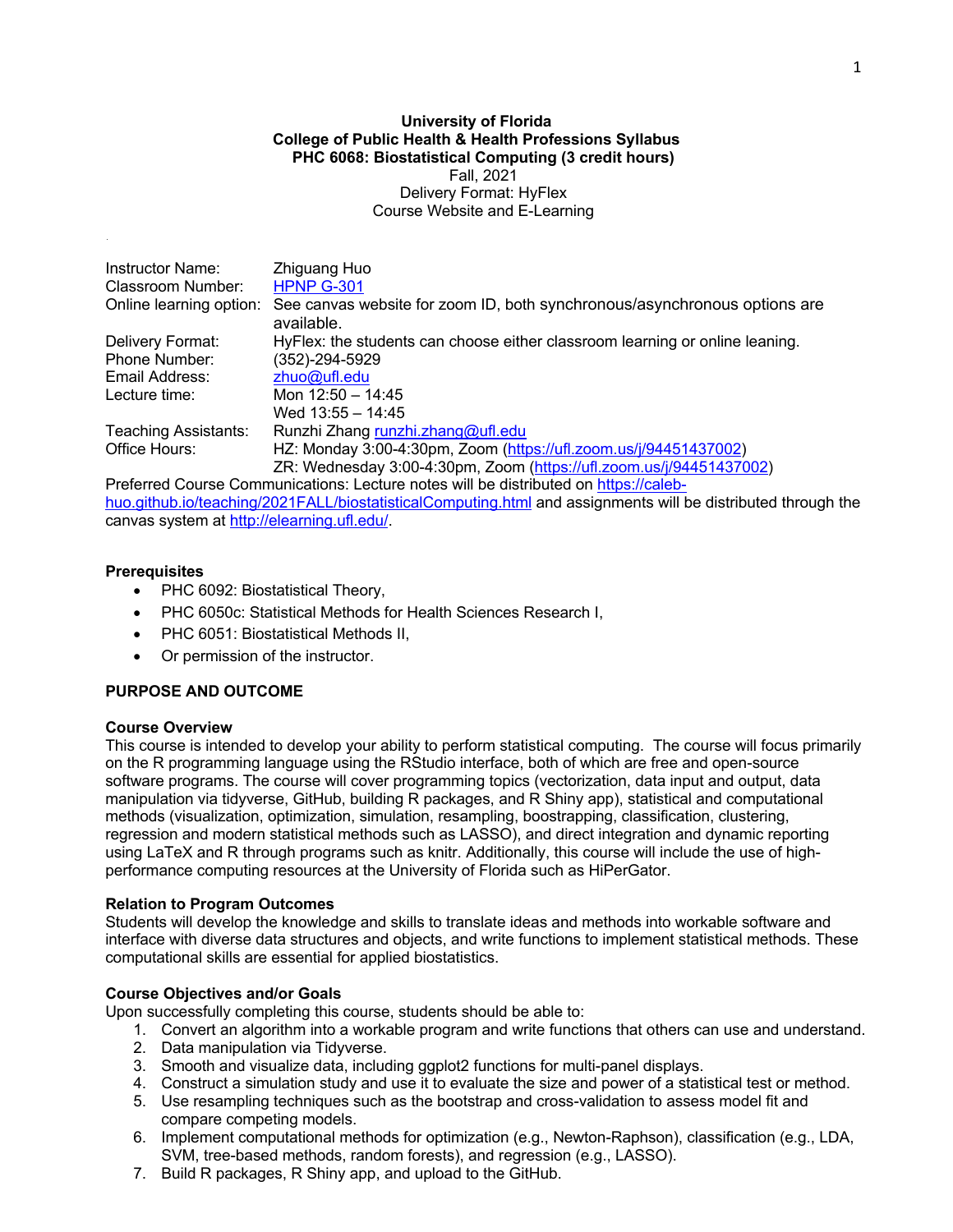## **DESCRIPTION OF COURSE CONTENT**

## **Topical Outline/Course Schedule**

| Week            | Date(s)               | Topic(s)                                                            | <b>Assignments release</b> | <b>Assignments due</b>                    |
|-----------------|-----------------------|---------------------------------------------------------------------|----------------------------|-------------------------------------------|
| 1               | $8/23/21 - 8/27/21$   | Basics of R programming<br>Writing functions in R                   | HW 1 (8/23)                |                                           |
| 2               | $8/30/21 - 9/1/21$    | Data manipulation (Tidyverse)<br>Vectorized calculations            |                            |                                           |
| $\overline{3}$  | $9/6/21 - 9/8/21$     | Labor Day!<br>R graphics (basic)                                    | HW 2 (9/6)                 | HW 1 (9/6)                                |
| $\overline{4}$  | $9/13/21 - 9/17/21$   | R graphics (advanced)<br>Using HiPerGator                           |                            |                                           |
| 5               | $9/20/21 - 9/22/21$   | R Shiny<br>Midterm (Take home)                                      | Midterm (9/20)             | HW 2 (9/20)                               |
| 6               | $9/27/21 - 9/29/21$   | R packages<br>Rcpp                                                  | Final project (9/27)       | Midterm (9/27)                            |
| $\overline{7}$  | $10/4/21 - 10/6/21$   | GitHub (guest lecture)<br>Matrix operation                          | HW3 (10/4)                 |                                           |
| 8               | $10/11/21 - 10/13/21$ | Dimension reduction<br>Clustering method                            |                            |                                           |
| 9               | 10/18/21 - 10/20/21   | Linear models<br>Lasso and Ridge regression                         | HW 4 (10/18)               | HW3 (10/18)                               |
| 10              | 10/25/21 - 10/27/21   | Generalized linear models<br>Mixed models                           |                            |                                           |
| $\overline{11}$ | $11/1/21 - 11/3/21$   | Optimization<br>Simulating random variables<br><b>Veterans Day!</b> | HW 5 (11/1)                | HW4(11/1)                                 |
| 12              | $11/8/21 - 11/10/21$  | Simulation<br>Bootstrapping                                         |                            |                                           |
| 13              | $11/15/21 - 11/17/21$ | Decision tree<br>Cross validation                                   | HW 6 (11/15)               | HW 5 (11/15)                              |
| 14              | $11/22/21 - 11/26/21$ | Supervised machine learning<br>(others)<br>Thanksgiving!            |                            |                                           |
| 15              | $11/29/21 - 12/3/21$  |                                                                     | Final exam (12/1)          | HW 6 (12/1)                               |
| 16              | 12/6/21 - 12/10/21    | Final exam (Take home)                                              |                            | Final project (12/6)<br>Final exam (12/8) |

# **Course Materials and Technology**

**There is no required text**. You are also referred to the following texts as follow-up resources.

- 1. Google's R Style Guide. https://google.github.io/styleguide/Rguide.xml
- 2. Hadley Wickham (2014). *Advanced R*. Taylor & Francis. http://adv-r.had.co.nz
- 3. Hadley Wickham (2016). R for Data Science. http://r4ds.had.co.nz/

The primary mechanism for communication in this course, other than class meetings, is conducted through the course website https://caleb-huo.github.io/teaching/2021FALL/biostatisticalComputing.html to post lecture notes and Canvas system https://ufl.instructure.com/ to deliver in class labs, assignments, final exams and grades. It is imperative that students familiarize themselves with Canvas, check Canvas frequently for possible announcements, and make sure that their e-mail account in Canvas is correct and active.

For technical support for this class, please contact the UF Help Desk at:

- Learning-support@ufl.edu
- (352) 392-HELP select option 2
- https://lss.at.ufl.edu/help.shtml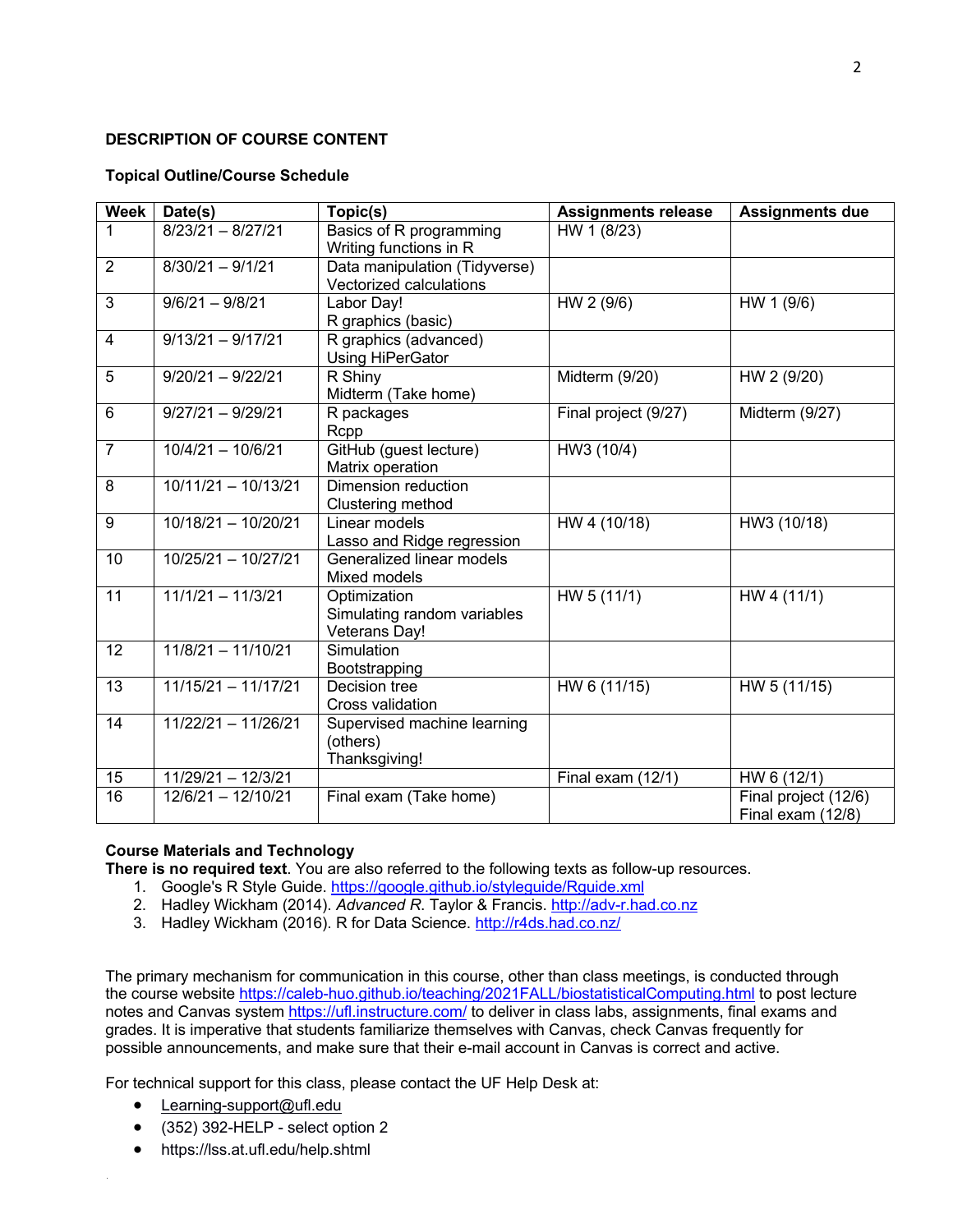### **Resources for trouble shooting**

- You may ask questions during the live zoom class. Note that the class will be video-recorded, and later distributed to online students after editing. So, if you don't feel conformable being recorded, please leave your question in the "Chat" feature. Also see "Online Synchronous Sessions" below.
- You may ask questions during the virtual office hours.
	- o Instructor, HZ: Monday 3:00-4:30pm, Zoom (https://ufl.zoom.us/j/94451437002))
	- o TA, ZR: Wednesday 3:00-4:30pm, Zoom (https://ufl.zoom.us/j/94451437002))
- You may ask/answer questions in the canvas discussion section. The participation of this discussion section is highly encouraged.

#### **Requirement for attendance**

This is no requirement for attendance. The recorded zoom video will be made available on canvas. The instruction on how to find recorded zoom videos can be found here: https://elearning.ufl.edu/zoom/

#### **ACADEMIC REQUIREMENTS AND GRADING**

#### **Final project:**

The goal of the final project is to develop an R package that will be useful to other statisticians and R users. Students can either form groups (at most 3 people) themselves or work individually. Readable R documentations are necessary. Students will be encouraged to use higher level knowledge from the class to the R package. (E.g. Rcpp, vignette, github). Details instructions about the final project will be released on Mon Sep 27. The final R package and a short report of how to use the R package is due on Mon Dec 6 (11:59 pm).

## **Exam Policy**

Both the midterm exam and the final exam will be "take home exam". You must work alone. You may only ask clarification questions from the instructor/TA; you may not ask for hints to the questions since these are exam, not a homework assignment. Exams will be delivered in R Markdown format and must be submitted in R Markdown format. We will not grade exams in other formats. All the exams must be submitted electronically to the instructor and/or the teaching assistant of the class. **No hard copy is required.** Your responses must be supported by both textual explanations and the code you generate to produce your result.

## **Homework**

All the homework problems will require R programming involving various statistical computational topics outlined before. Students will be required to use their own computers as well as HiPerGator in order to complete the assignments. All homework will be delivered in R Markdown format and must be submitted in R Markdown format. We will not grade homework in other formats. All the homework assignments must be submitted electronically to the instructor and/or the teaching assistant of the class. **No hard copy is required.**  Your responses must be supported by both textual explanations and the code you generate to produce your result. You are allowed to discuss with your classmates, but you need to write your own code. The topics and dates of the homework assignments are provided in the previous table and the submission schedules and the credit distributions are provided below.

## **Late Homework policy:**

Full credit will be given for assignments turned in on the due date (by 11:59pm). Assignments turned in the next school day after the due date will have a maximum possible credit of 80%. 50% credit for two days late. Assignment turned in two school days after the due date will have a maximum credit of 50%. NO credit is given after two days late. If you are out sick, no deduction will be taken if you inform me before the homework is due. Please stay home and do not get other people sick. Just turn in your homework as soon as you can. If you are going to miss school on the day the homework is due (going out of town, religious holiday, etc.) please turn your homework in early. Each student is granted for two-day grace periods, which can be applied to any homework (not exam or final project). For all 6 homework, the total grace periods cannot exceed 2 days. Each time at least one day of grace period will be used. The instructor and the TA will check the last submission date and determine if you use the grace periods.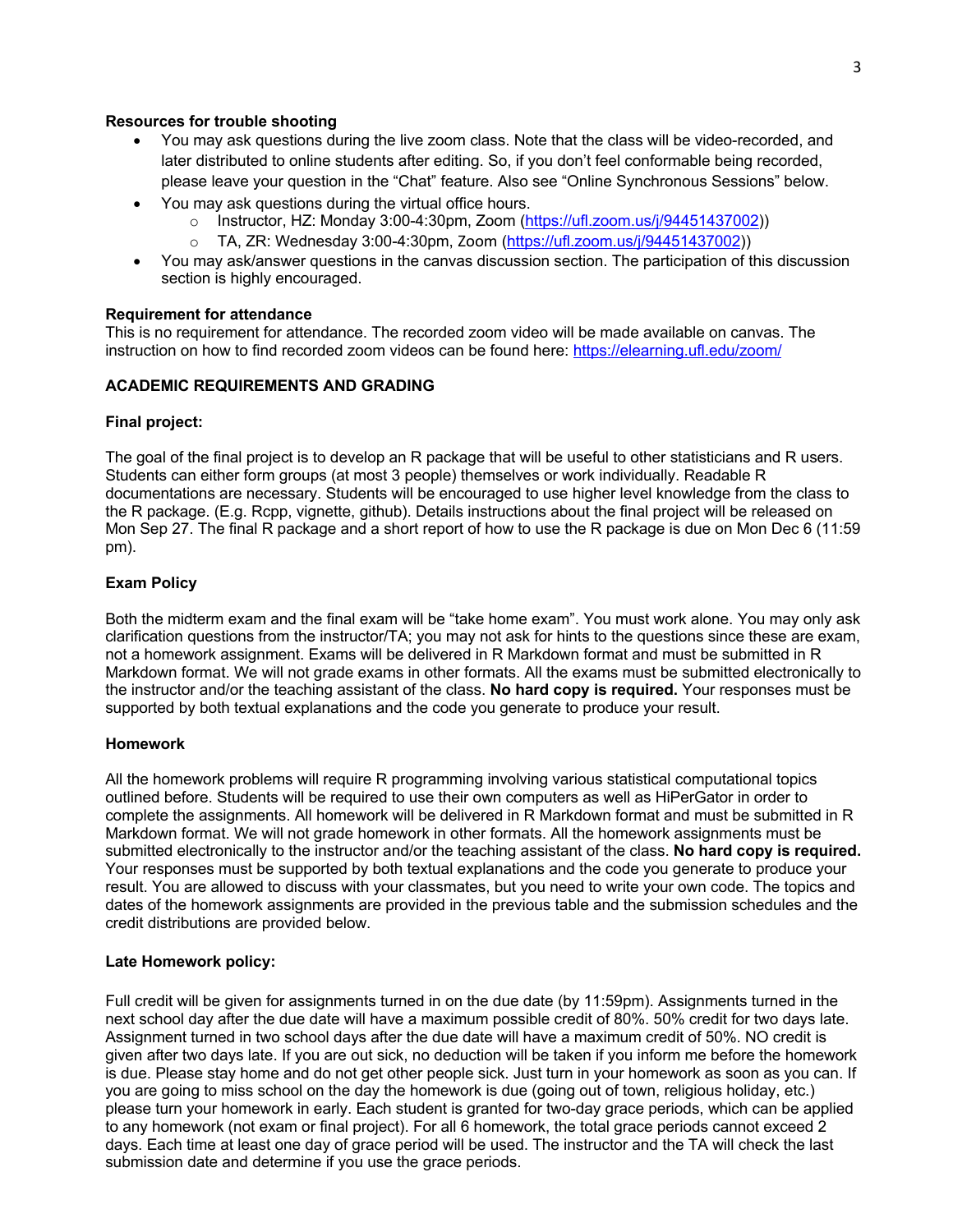### **Grading**

| <b>Requirement</b>   | Due date   | Points or % of final grade (% must sum to 100%) |
|----------------------|------------|-------------------------------------------------|
| <b>Homework 1</b>    | 09/06/2021 | 5%                                              |
| <b>Homework 2</b>    | 09/20/2021 | 5%                                              |
| Mid-term exam        | 09/27/2021 | 20%                                             |
| Homework 3           | 10/18/2021 | 5%                                              |
| Homework 4           | 11/01/2021 | 5%                                              |
| Homework 5           | 11/15/2021 | 5%                                              |
| Homework 6           | 12/01/2021 | 5%                                              |
| <b>Final project</b> | 12/06/2021 | 20%                                             |
| <b>Final exam</b>    | 12/08/2021 | 30%                                             |

Point system used (i.e., how do course points translate into letter grades).

| <b>Points</b><br>earned | 94-<br>100%    | $90-$<br>93% | $87-$<br>89% | 83-<br>86% | $80 -$<br>82% | ラフ<br>79%   | 70<br>- ت.<br>76% | $70-$<br>72% | $67 -$<br>69% | 63-<br>66% | -60<br>62% | 60% |
|-------------------------|----------------|--------------|--------------|------------|---------------|-------------|-------------------|--------------|---------------|------------|------------|-----|
| ∟etter<br>Grade         | $\overline{A}$ | A-           | B+           | B          | В-            | $\sim$<br>◡ | ⌒<br>◡            | $\sim$<br>v  | D+            | ◡          | ┍<br>יש-   | Е   |

Please be aware that a C- is not an acceptable grade for graduate students. A grade of C counts toward a graduate degree only if an equal number of credits in courses numbered 5000 or higher have been earned with an A. In addition, the Bachelor of Health Science Program does not use C- grades.

You must include the letter grade to grade point conversion table below. Letter grade to grade point conversions are fixed by UF and cannot be changed.

| Letter<br>Grade        |     | А-   | B+   | B         | в-   | $C+$ | $\sim$ | $\sim$<br>ს- | D+   |     | D-   |     | <b>WF</b> | ΝG | .S-U |
|------------------------|-----|------|------|-----------|------|------|--------|--------------|------|-----|------|-----|-----------|----|------|
| Grade<br><b>Points</b> | 4.0 | 3.67 | 3.33 | 20<br>J.U | 2.67 | 2.33 | 2.0    | 1.67         | 1.33 | .0. | 0.67 | 0.0 | v.v       |    | 0.0  |

For greater detail on the meaning of letter grades and university policies related to them, see the Registrar's Grade Policy regulations at:

http://catalog.ufl.edu/ugrad/current/regulations/info/grades.aspx

#### **Policy Related to Make up Exams or Other Work**

Please see the instructor as early as possible regarding a possible absence during an exam. Make-up exams due to an excused absence will be handled on an individual basis.

Please note: Any requests for make-ups due to technical issues MUST be accompanied by the ticket number received from LSS when the problem was reported to them. The ticket number will document the time and date of the problem. You MUST e-mail me within 24 hours of the technical difficulty if you wish to request a make-up.

All faculty are bound by the UF policy for excused absences. For information regarding the UF Attendance Policy see the Registrar website for additional details:

https://catalog.ufl.edu/ugrad/current/regulations/info/attendance.aspx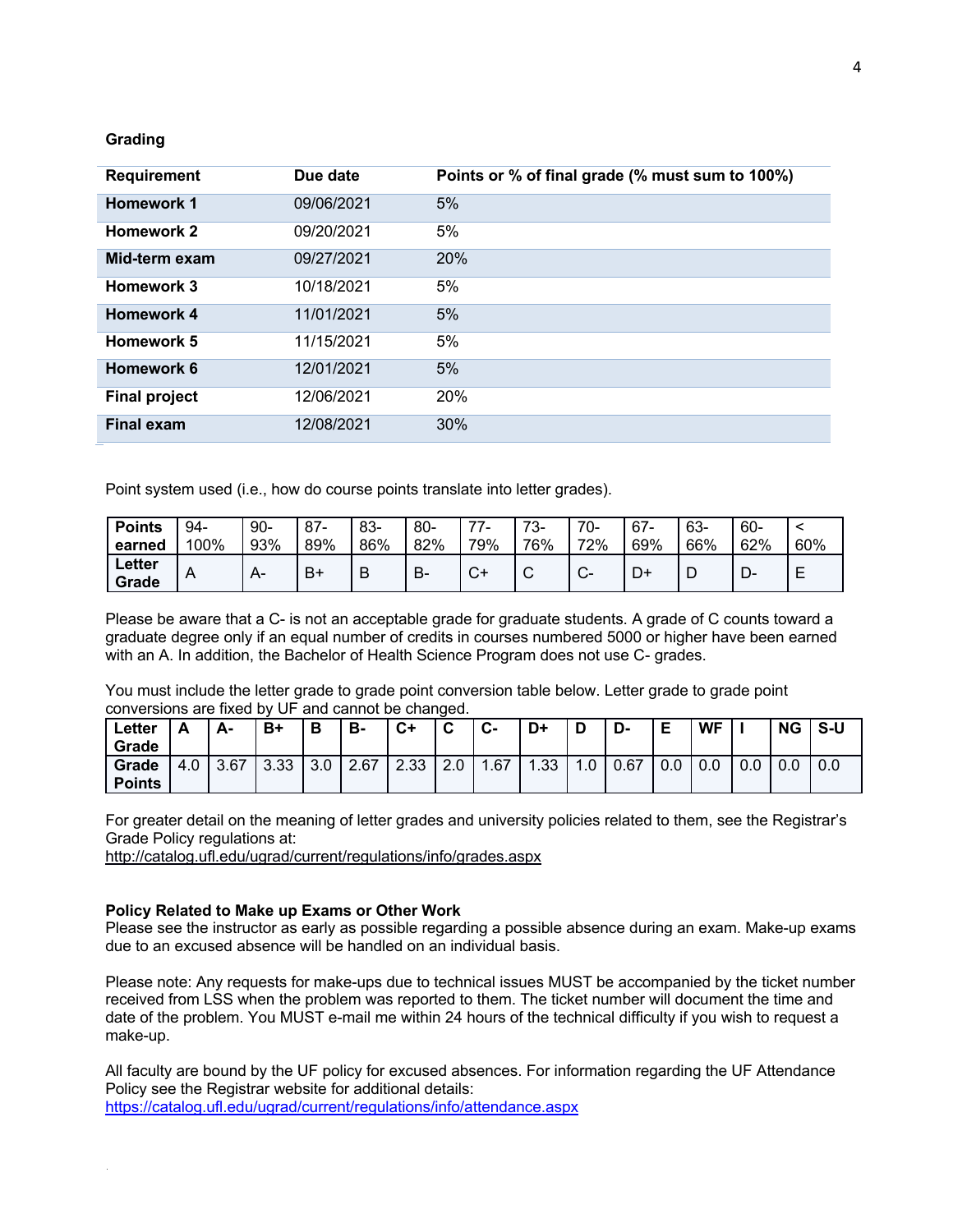## **STUDENT EXPECTATIONS, ROLES, AND OPPORTUNITIES FOR INPUT**

## **Expectations Regarding Course Behavior**

Students are expected to spend an average at least 3 hours of in-class time per week and 6 hours out of class time per week. This time includes but is not limited to reading, research, preparations for class, team or group meetings (electronic or otherwise), and course deliverables.

## **Communication Guidelines**

The preferred methods of communication for the course are messages in Canvas (see Course Materials above) or e-mail.

## **Academic Integrity**

Students are expected to act in accordance with the University of Florida policy on academic integrity. As a student at the University of Florida, you have committed yourself to uphold the Honor Code, which includes the following pledge:

## "**We, the members of the University of Florida community, pledge to hold ourselves and our peers to the highest standards of honesty and integrity**."

You are expected to exhibit behavior consistent with this commitment to the UF academic community, and on all work submitted for credit at the University of Florida, the following pledge is either required or implied:

## **"On my honor, I have neither given nor received unauthorized aid in doing this assignment."**

It is your individual responsibility to know and comply with all university policies and procedures regarding academic integrity and the Student Honor Code. Violations of the Honor Code at the University of Florida will not be tolerated. Violations will be reported to the Dean of Students Office for consideration of disciplinary action. For additional information regarding Academic Integrity, please see Student Conduct and Honor Code or the Graduate Student Website for additional details:

https://www.dso.ufl.edu/sccr/process/student-conduct-honor-code/

http://gradschool.ufl.edu/students/introduction.html

Please remember cheating, lying, misrepresentation, or plagiarism in any form is unacceptable and inexcusable behavior.

# **Online Faculty Course Evaluation Process**

Students are expected to provide professional and respectful feedback on the quality of instruction in this course by completing course evaluations online via GatorEvals. Guidance on how to give feedback in a professional and respectful manner is available at https://gatorevals.aa.ufl.edu/students/. Students will be notified when the evaluation period opens, and can complete evaluations through the email they receive from GatorEvals, in their Canvas course menu under GatorEvals, or via https://ufl.bluera.com/ufl/. Summaries of course evaluation results are available to students at https://gatorevals.aa.ufl.edu/public-results/.

# **On Campus Face-to-Face**

We will have face-to-face instructional sessions to accomplish the student learning objectives of this course. In response to COVID-19, the following policies and requirements are in place to maintain your learning environment and to enhance the safety of our in-classroom interactions.

- You are required to wear approved face coverings at all times while in Health Science Center classrooms and within Health Science Center buildings even if you are vaccinated.
- If you are sick, stay home and self-quarantine. Please visit the UF Health Screen, Test & Protect website about next steps, retake the questionnaire and schedule your test for no sooner than 24 hours after your symptoms began. Please call your primary care provider if you are ill and need immediate care or the UF Student Health Care Center at 352-392-1161 (or email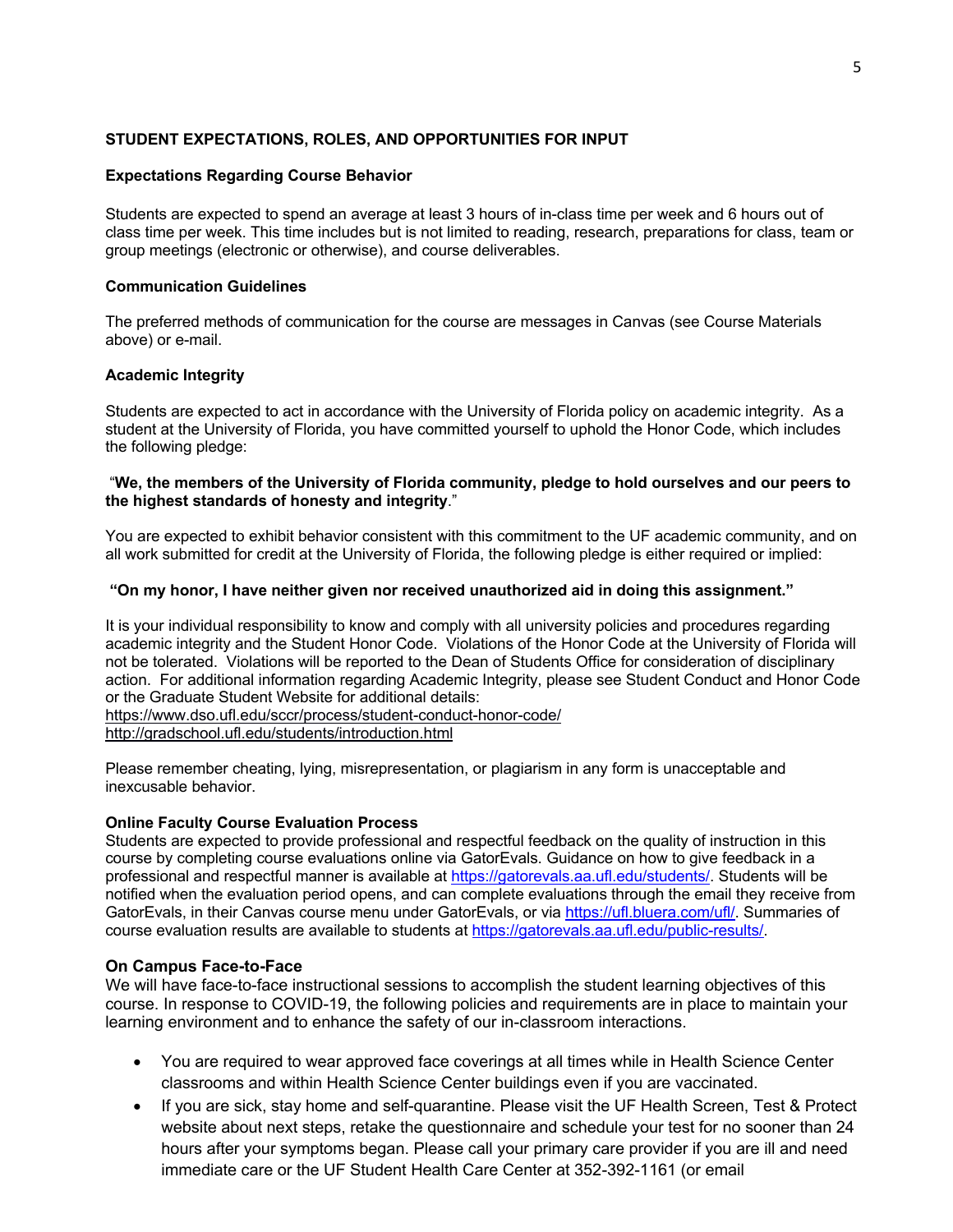covid@shcc.ufl.edu) to be evaluated for testing and to receive further instructions about returning to campus. UF Health Screen, Test & Protect offers guidance when you are sick, have been exposed to someone who has tested positive or have tested positive yourself. Visit the UF Health Screen, Test & Protect website for more information.

- If you are tested positive but being asymptomatic, you could use the online synchronized/asynchronized option to keep up with the class, if you want to.
- Maintain physical distancing (6 feet between individuals) is highly recommended. Sanitizing supplies are available in the classroom if you wish to wipe down your desks prior to sitting down and at the end of the class.
- Follow your instructor's guidance on how to enter and exit the classroom. Practice physical distancing to the extent possible when entering and exiting the classroom.
- Course materials will be provided to you with an excused absence, and you will be given a reasonable amount of time to make up work (https://catalog.ufl.edu/UGRD/academicregulations/attendance-policies/).

## **Online synchronous sessions:**

If you don't want to come to the classroom for any reason, you could take advantage of the online synchronous zoom sessions. Students who participate with their camera engaged or utilize a profile image are agreeing to have their video or image recorded. If you are unwilling to consent to have your profile or video image recorded, be sure to keep your camera off and do not use a profile image. Likewise, students who un-mute during class and participate orally are agreeing to have their voices recorded. If you are not willing to consent to have your voice recorded during class, you will need to keep your mute button activated and communicate exclusively using the "chat" feature, which allows students to type questions and comments live. The chat will not be recorded or shared. As in all courses, unauthorized recording and unauthorized sharing of recorded materials is prohibited.

## **Online asynchronous Sessions:**

Our class sessions may be audio visually recorded via zoom for students in the class to refer back and for enrolled students who are unable to attend live. As in all courses, unauthorized recording and unauthorized sharing of recorded materials is prohibited.

## **Policy Related to Guests Attending Class:**

Only registered students are permitted to attend class. However, we recognize that students who are caretakers may face occasional unexpected challenges creating attendance barriers. Therefore, by exception, a department chair or his or her designee (e.g., instructors) may grant a student permission to bring a guest(s) for a total of two class sessions per semester. This is two sessions total across all courses. No further extensions will be granted. Please note that guests are not permitted to attend either cadaver or wet labs. Students are responsible for course material regardless of attendance. For additional information, please review the Classroom Guests of Students policy in its entirety. Link to full policy: http://facstaff.phhp.ufl.edu/services/resourceguide/getstarted.htm

## **SUPPORT SERVICES**

## **Accommodations for Students with Disabilities**

If you require classroom accommodation because of a disability, it is strongly recommended you register with the Dean of Students Office http://www.dso.ufl.edu within the first week of class or as soon as you believe you might be eligible for accommodations. The Dean of Students Office will provide documentation of accommodations to you, which you must then give to me as the instructor of the course to receive accommodations. Please do this as soon as possible after you receive the letter. Students with disabilities should follow this procedure as early as possible in the semester. The College is committed to providing reasonable accommodations to assist students in their coursework.

Students in UF Health Sciences programs should be mindful that unique course accommodations may not be applicable in a clinical, fieldwork or practicum setting. Thus, planning a semester in advance with the DRC Health Sciences Learning Specialist, Lisa Diekow Idiekow@ufsa.ufl.edu, is highly encouraged.